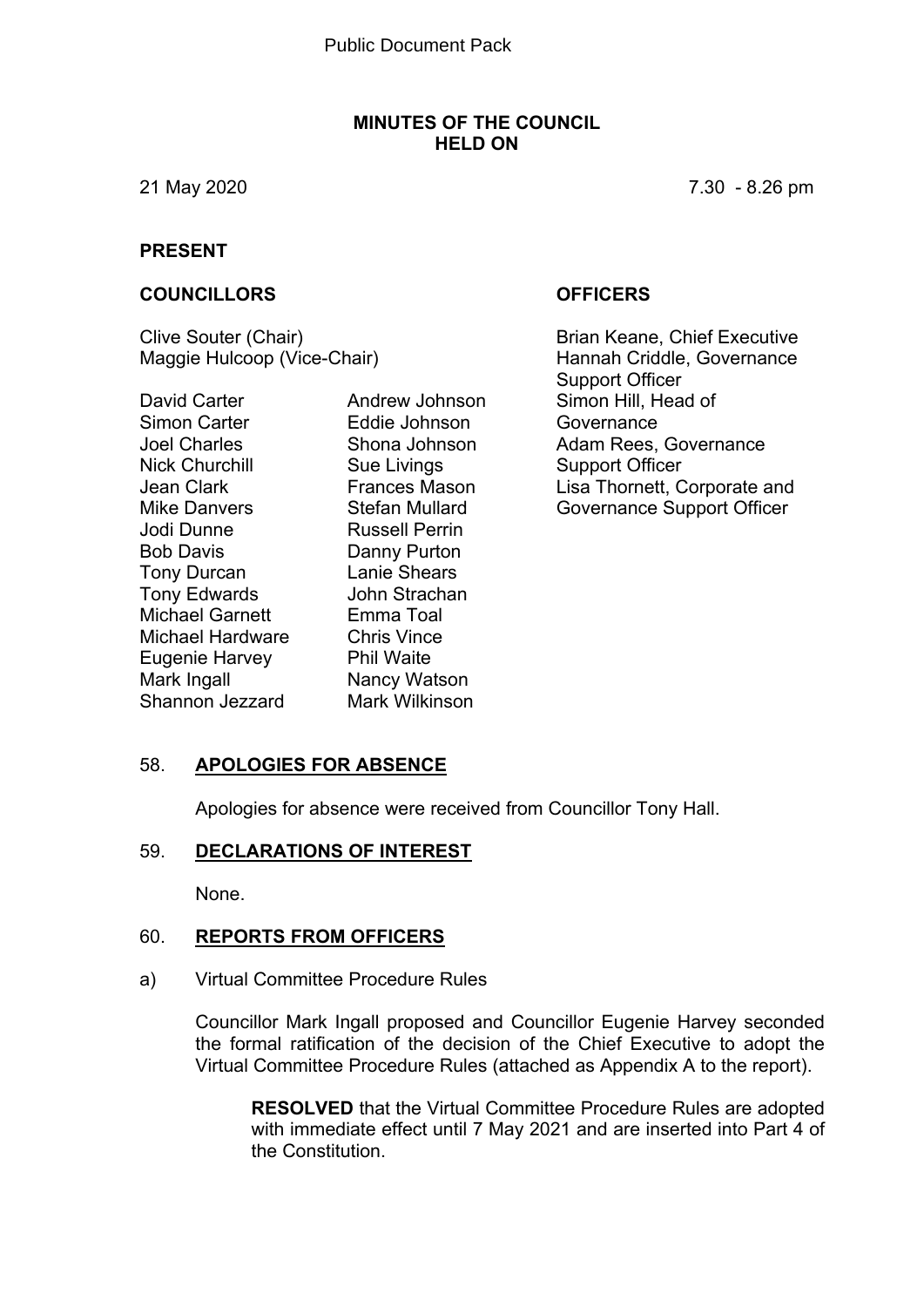#### 61. **MINUTES**

**RESOLVED** that the minutes of the meetings held on 30 January 2020 and 27 February 2020 are agreed as correct records and signed by the Chair.

#### 62. **COMMUNICATIONS FROM THE CHAIR**

The Chair of the Council, Councillor Clive Souter, welcomed everyone to the first virtual Council meeting. The Chair held a minute's silence for the victims of the Covid-19 pandemic.

The Chair announced that he had raised £11,800 for his two chosen charities. The Chair had personally topped the amount raised up to £12,000. Livewire and Addenbrooks Renal Unit would both be presented with a cheque for £6,000 each for 2019/20.

The Chair gave his thanks for the Municipal Year. Councillor Souter gave his thanks to Councillor Frances Mason for donating to his two chosen charities each month. He also thanked Playhouse Manager Rory Davies, Vice-Chair Councillor Maggie Hulcoop, Corporate and Governance Support Officer Lisa Thornett and his wife, Stephanie, for their support throughout the year.

#### 63. **ELECTION OF THE CHAIR OF THE COUNCIL AND DECLARATION OF ACCEPTANCE OF OFFICE**

Councillor Emma Toal proposed and Councillor Mark Wilkinson seconded the nomination of Councillor Maggie Hulcoop as Chair of the Council.

**RESOLVED** that Councillor Maggie Hulcoop is elected as Chair of the Council for 2020/21 and is invested with the chain and badge of office.

Councillor Hulcoop signed the Declaration of Acceptance of Office and gave an acceptance speech.

She thanked her colleagues for her appointment as Chair of the Council and also thanked Councillor Clive Souter for his service to the town during his term in office.

Councillor Hulcoop announced that her chosen charities would be Petals and Mind.

**From this point, Councillor Hulcoop chaired the meeting.**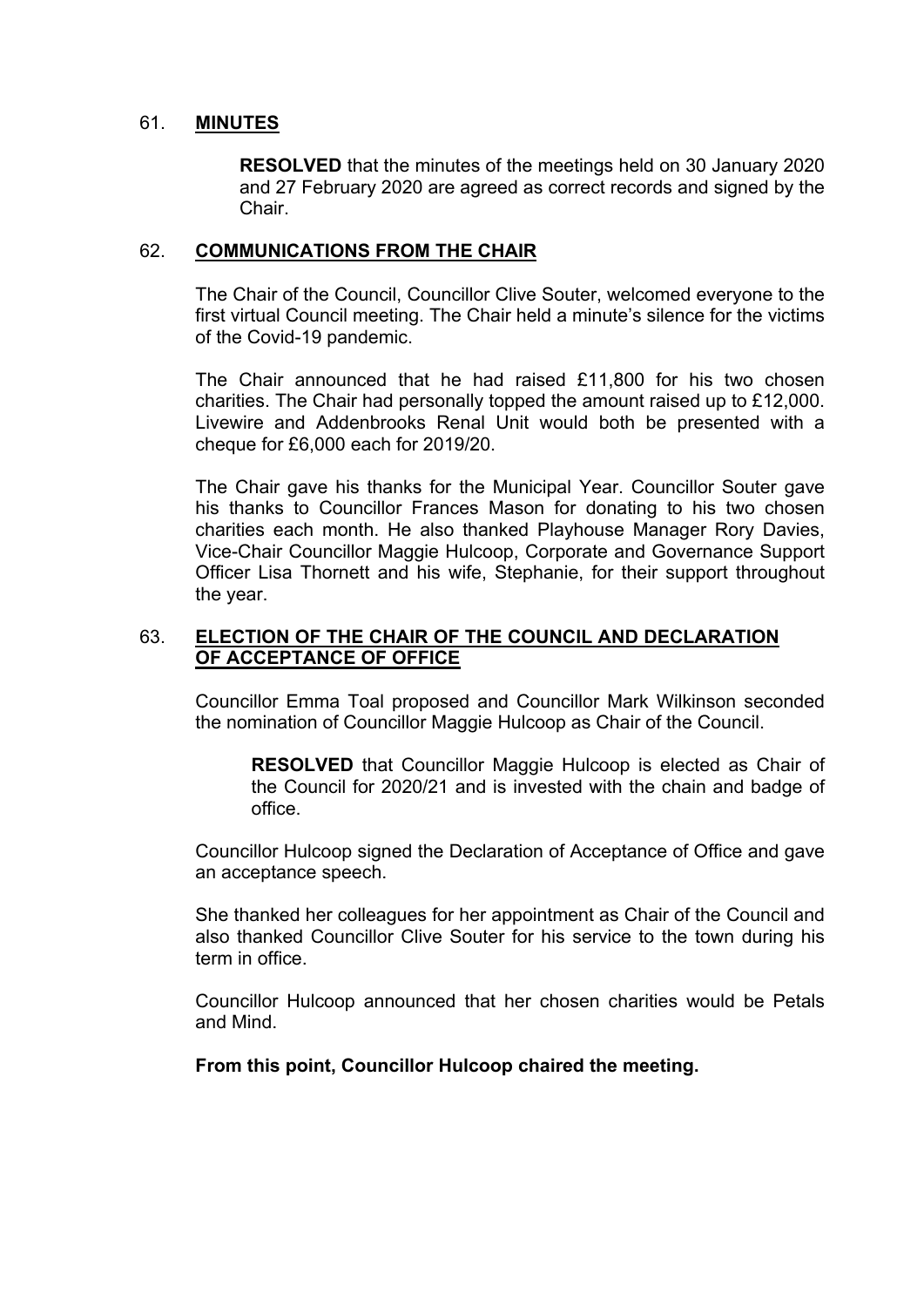#### 64. **APPOINTMENT OF THE VICE CHAIR OF THE COUNCIL AND DECLARATION OF ACCEPTANCE OF OFFICE**

Councillor Chris Vince proposed and Councillor Frances Mason seconded the nomination of Councillor Bob Davis as the Vice Chair of the Council.

**RESOLVED** that Councillor Bob Davis is appointed as Vice Chair of the Council for 2020/21 and is invested with the chain and badge of office.

Councillor Davis signed the Declaration of Acceptance of Office.

#### 65. **APPOINTMENT TO THE CABINET**

Councillor Mark Ingall announced his Cabinet as follows:

**Councillor Eugenie Harvey** – Deputy Leader and Portfolio Holder for Resilience and Recovery **Councillor Chris Vince** – Portfolio Holder for Community and Wellbeing **Councillor Tony Durcan** – Portfolio Holder for Growth and Prosperity **Councillor Danny Purton** – Portfolio Holder for Environment **Councillor Frances Mason** – Portfolio Holder for Governance, Equality and **Diversity Councillor Mark Wilkinson** – Portfolio Holder for Housing **Councillor Mike Danvers** – Portfolio Holder for Resources

Councillor Ingall thanked Councillors Lanie Shears and John Strachan for their work last year.

#### 66. **APPOINTMENT TO COMMITTEES, SUB COMMITTEES AND PANELS OF THE COUNCIL AND THEIR CHAIR AND VICE CHAIR**

**RESOLVED** that Councillors are appointed as members/substitute members of Council Committees, Sub Committees and Panels as appended to the minutes.

#### 67. **APPOINTMENT OF MEMBER CHAMPIONS**

**RESOLVED** that Councillors are appointed as Member Champions as appended to the minutes.

#### 68. **NOMINATIONS FOR APPOINTMENT OF COUNCIL REPRESENTATIVES ON OUTSIDE BODIES**

**RESOLVED** that the Council representatives nominated for appointment to the outside bodies as appended to the minutes.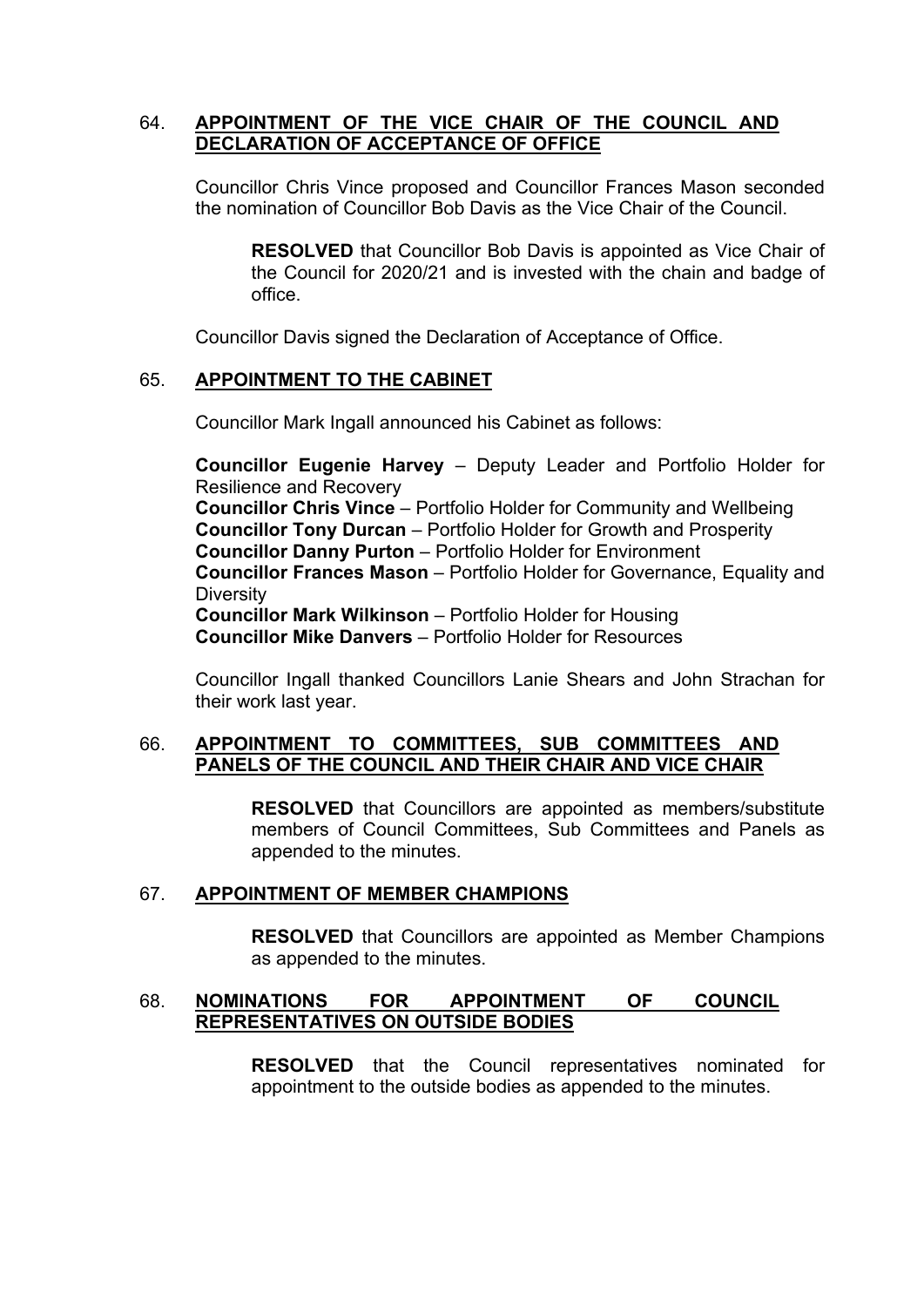### 69. **REFERENCES FROM CABINET AND COMMITTEES**

a) Referral from Audit and Standards Committee - Amendments to Code of Conduct

Councillor Stefan Mullard proposed and Councillor Eugenie Harvey seconded the adoption of the revised Code of Conduct (attached as Appendix A to the report).

**RESOLVED** that the revised Code of Conduct was adopted subject to the amendment of paragraph 14.1 of the Code to set a limit of £25 or totalling £50 over a year from a single source.

b) Referral from Licensing Committee - Updated Licensing Committee Terms of Reference

Councillor Stefan Mullard proposed and Councillor Eugenie Harvey seconded the adoption of the Licensing Committee, Licensing Sub Committee and Regulatory Sub Committee Terms of Reference (attached as Appendix A to the report).

**RESOLVED** that the Licensing Committee, Licensing Sub Committee and Regulatory Sub Committee Terms of Reference were adopted.

#### 70. **CALENDAR OF MEETINGS 2020/21**

**RESOLVED** that the calendar of meeting for 2020/21, as amended at the meeting and as appended to the minutes, is approved.

#### 71. **MATTERS OF URGENT BUSINESS**

None.

CHAIR OF THE COUNCIL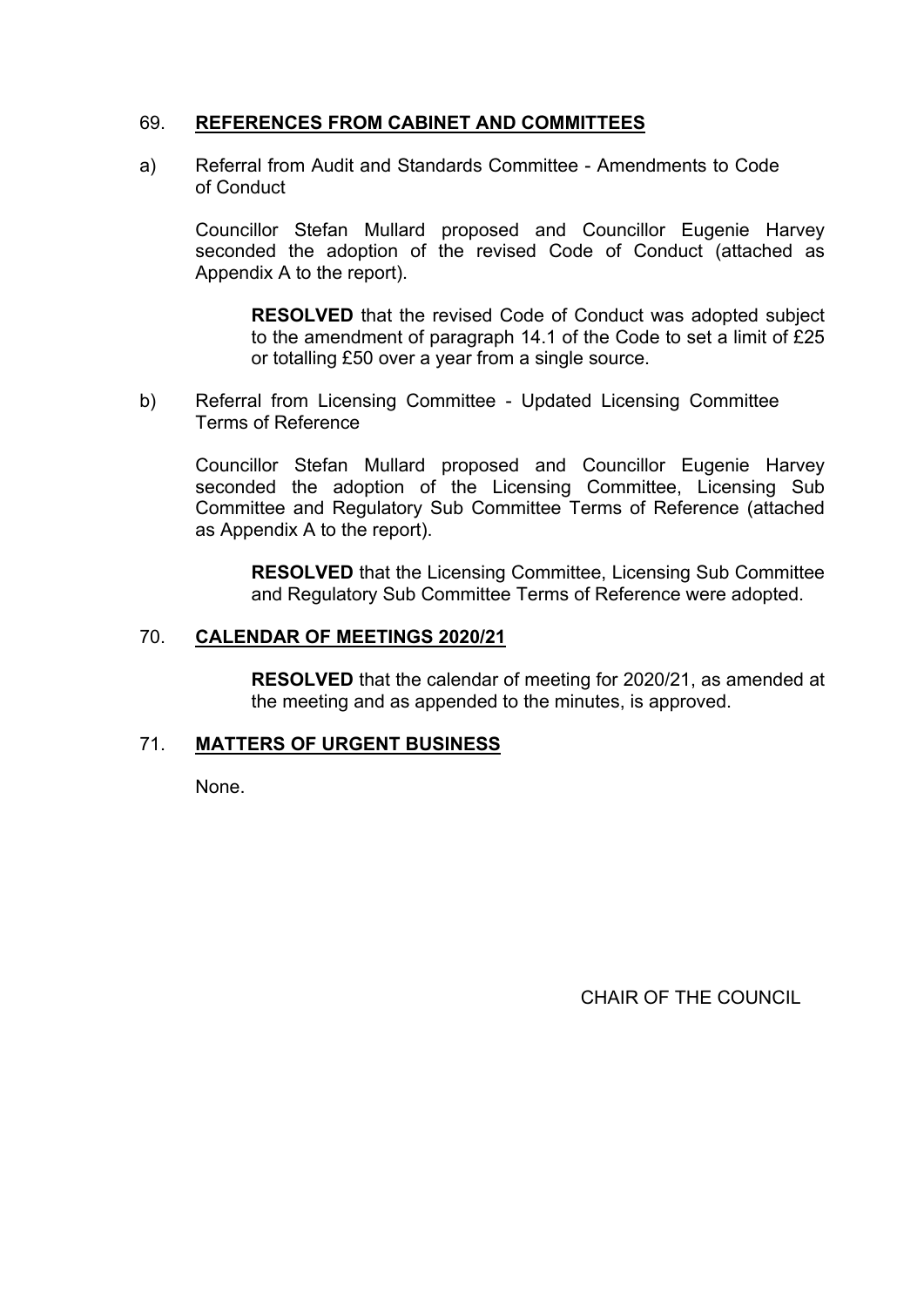### **Nominations for Appointment to Committees, Sub Committees, Panels and Substitutes 2020/21**

| <b>Audit &amp; Standards Committee (10)</b> | <b>Hearing Sub Committee (6)</b>                                        |  |  |  |  |  |  |
|---------------------------------------------|-------------------------------------------------------------------------|--|--|--|--|--|--|
| Stefan Mullard (c)                          | Stefan Mullard (c)                                                      |  |  |  |  |  |  |
| Shannon Jezzard (vc)                        | Eddie Johnson (vc)                                                      |  |  |  |  |  |  |
| <b>Simon Carter</b>                         | Simon Carter                                                            |  |  |  |  |  |  |
| <b>Jean Clark</b>                           | Jodi Dunne                                                              |  |  |  |  |  |  |
| Jodi Dunne                                  | Shannon Jezzard                                                         |  |  |  |  |  |  |
| <b>Michael Hardware</b>                     | <b>Russell Perrin</b>                                                   |  |  |  |  |  |  |
| Maggie Hulcoop                              | Joel Charles (sub)                                                      |  |  |  |  |  |  |
| Eddie Johnson                               | Tony Edwards (sub)                                                      |  |  |  |  |  |  |
| <b>Frances Mason</b>                        | Andrew Johnson (sub)                                                    |  |  |  |  |  |  |
| <b>Russell Perrin</b>                       | Frances Mason (sub)                                                     |  |  |  |  |  |  |
| Joel Charles (sub)                          |                                                                         |  |  |  |  |  |  |
| Nick Churchill (sub)                        |                                                                         |  |  |  |  |  |  |
| Tony Edwards (sub)                          |                                                                         |  |  |  |  |  |  |
| Tony Hall (sub)                             |                                                                         |  |  |  |  |  |  |
| Andrew Johnson (sub)                        |                                                                         |  |  |  |  |  |  |
| Chris Vince (sub)                           |                                                                         |  |  |  |  |  |  |
| <b>Scrutiny Committee (10)</b>              | <b>Call In Sub Committee (7)</b>                                        |  |  |  |  |  |  |
| Tony Edwards (c)                            | David Carter (c)                                                        |  |  |  |  |  |  |
| David Carter (vc)                           | Emma Toal (vc)                                                          |  |  |  |  |  |  |
| <b>Simon Carter</b>                         | Simon Carter                                                            |  |  |  |  |  |  |
| <b>Joel Charles</b>                         | <b>Joel Charles</b>                                                     |  |  |  |  |  |  |
| <b>Bob Davis</b>                            | <b>Bob Davis</b>                                                        |  |  |  |  |  |  |
| Maggie Hulcoop                              | Maggie Hulcoop                                                          |  |  |  |  |  |  |
| Shannon Jezzard                             | Nancy Watson                                                            |  |  |  |  |  |  |
| Shona Johnson                               | Nick Churchill (sub)                                                    |  |  |  |  |  |  |
| Emma Toal                                   | Andrew Johnson (sub)                                                    |  |  |  |  |  |  |
| Nancy Watson                                | Eddie Johnson (sub)                                                     |  |  |  |  |  |  |
| Nick Churchill (sub)                        | Shona Johnson (sub)                                                     |  |  |  |  |  |  |
| Michael Hardware (sub)                      |                                                                         |  |  |  |  |  |  |
| Andrew Johnson (sub)                        |                                                                         |  |  |  |  |  |  |
| Stefan Mullard (sub)                        |                                                                         |  |  |  |  |  |  |
| Russell Perrin (sub)                        |                                                                         |  |  |  |  |  |  |
| Phil Waite (sub)                            |                                                                         |  |  |  |  |  |  |
| <b>Licensing Committee (10)</b>             | <b>Licensing Sub Committee &amp; Regulatory</b><br><b>Sub Committee</b> |  |  |  |  |  |  |
| Shannon Jezzard (c)                         | Licensing Committee & Regulatory Sub                                    |  |  |  |  |  |  |
| Nancy Watson (vc)                           | Committee members form a pool from                                      |  |  |  |  |  |  |
| <b>Nick Churchill</b>                       | which individual Licensing Sub Committees                               |  |  |  |  |  |  |
| <b>Tony Edwards</b>                         | & Regulatory Sub Committees of 3                                        |  |  |  |  |  |  |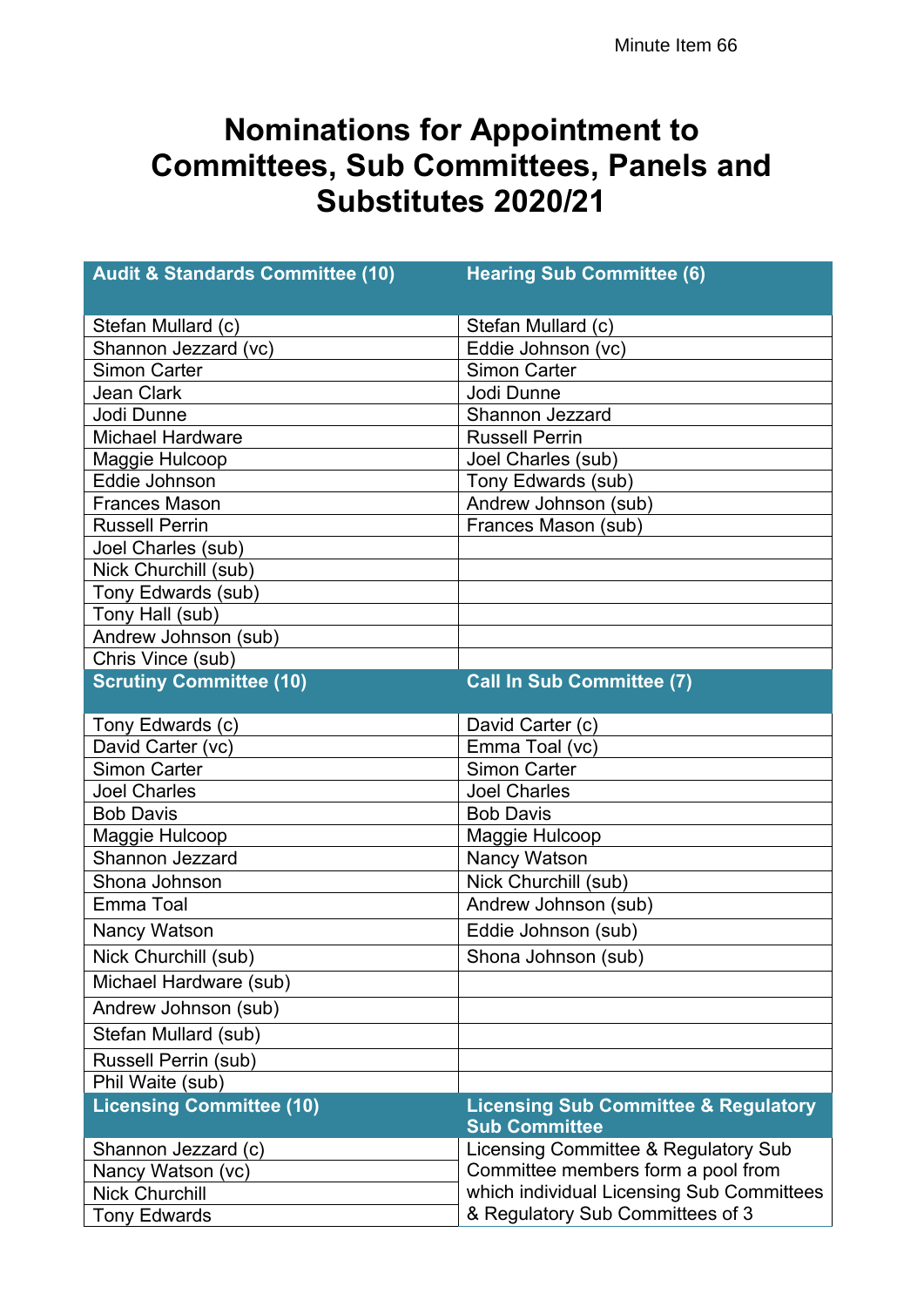| <b>Mike Garnett</b>                          | members are drawn                    |  |  |  |  |  |
|----------------------------------------------|--------------------------------------|--|--|--|--|--|
| <b>Tony Hall</b>                             |                                      |  |  |  |  |  |
| Maggie Hulcoop                               |                                      |  |  |  |  |  |
| Andrew Johnson                               |                                      |  |  |  |  |  |
| <b>Lanie Shears</b>                          |                                      |  |  |  |  |  |
| John Strachan                                |                                      |  |  |  |  |  |
| <b>Development Management Committee (10)</b> |                                      |  |  |  |  |  |
|                                              |                                      |  |  |  |  |  |
| Phil Waite (c)                               |                                      |  |  |  |  |  |
| Nancy Watson (vc)                            |                                      |  |  |  |  |  |
| <b>Jean Clark</b>                            |                                      |  |  |  |  |  |
| <b>Mike Danvers</b>                          |                                      |  |  |  |  |  |
| <b>Bob Davis</b>                             |                                      |  |  |  |  |  |
| <b>Mike Garnett</b>                          |                                      |  |  |  |  |  |
| <b>Michael Hardware</b>                      |                                      |  |  |  |  |  |
| Maggie Hulcoop                               |                                      |  |  |  |  |  |
| Sue Livings                                  |                                      |  |  |  |  |  |
| <b>Clive Souter</b>                          |                                      |  |  |  |  |  |
| Simon Carter (sub)                           |                                      |  |  |  |  |  |
| Jodi Dunne (sub)                             |                                      |  |  |  |  |  |
| Tony Hall (sub)                              |                                      |  |  |  |  |  |
| Andrew Johnson (sub)                         |                                      |  |  |  |  |  |
| Shona Johnson (sub)                          |                                      |  |  |  |  |  |
| Stefan Mullard (sub)                         |                                      |  |  |  |  |  |
| <b>Appointments Panel (3)</b>                | <b>Civic Awards Panel (4)</b>        |  |  |  |  |  |
| Mark Ingall (c)                              | Maggie Hulcoop (c)                   |  |  |  |  |  |
| Eugenie Harvey (vc)                          | Bob Davis (vc)                       |  |  |  |  |  |
| Eddie Johnson                                | Shona Johnson                        |  |  |  |  |  |
| Andrew Johnson (sub)                         | <b>Chris Vince</b>                   |  |  |  |  |  |
| <b>Chief Executive's Appraisal Panel (3)</b> | <b>Harlow Fairness and Diversity</b> |  |  |  |  |  |
|                                              | Partnership (4)                      |  |  |  |  |  |
| Mark Ingall (c)                              | Mark Ingall                          |  |  |  |  |  |
| Eugenie Harvey (vc)                          | Shona Johnson                        |  |  |  |  |  |
| Andrew Johnson                               | Sue Livings                          |  |  |  |  |  |
| Joel Charles (sub)                           | <b>Frances Mason</b>                 |  |  |  |  |  |
|                                              | Eugenie Harvey (sub)                 |  |  |  |  |  |
|                                              | Nick Churchill (sub)                 |  |  |  |  |  |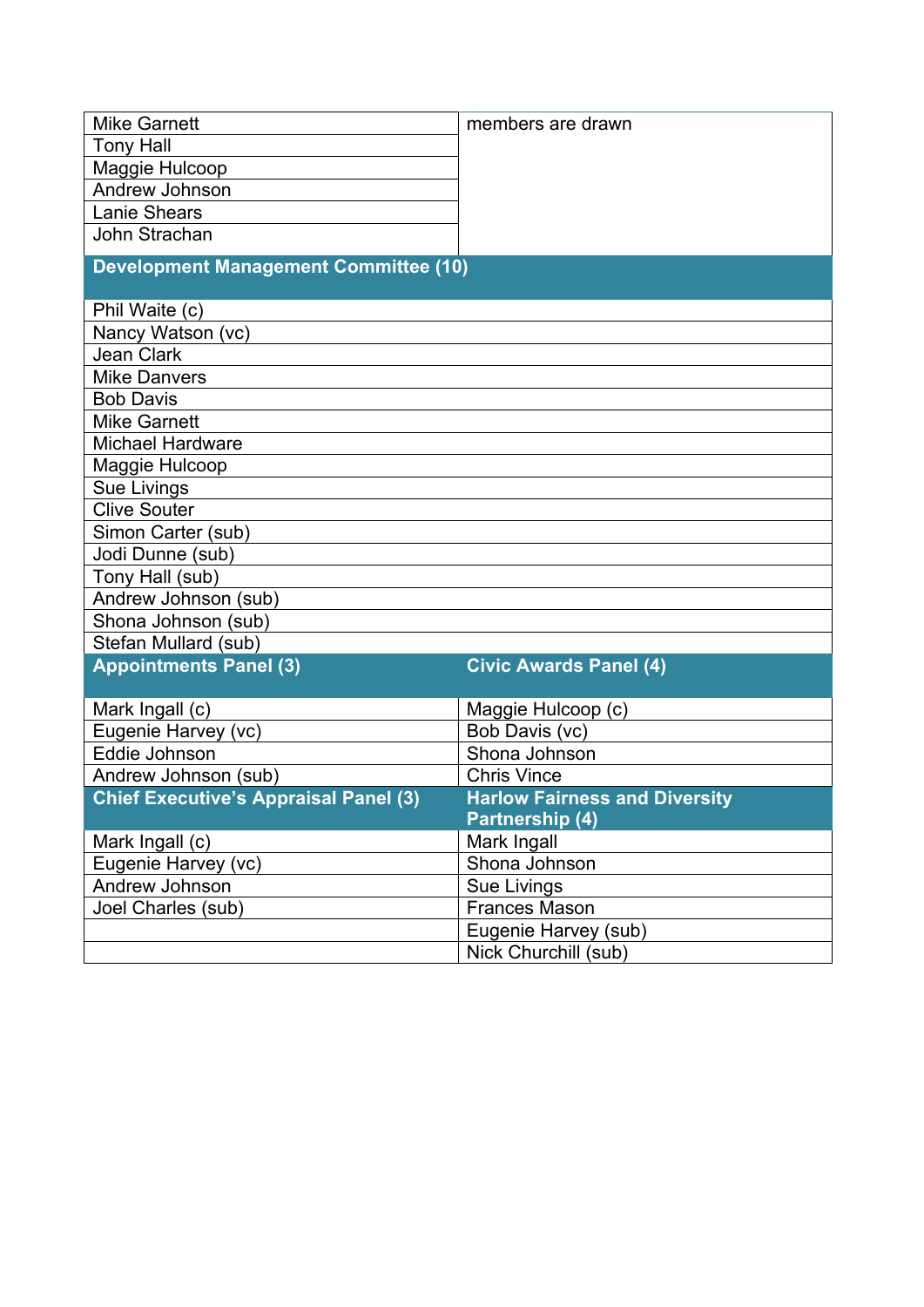# **Member Champions 2020/21**

| <b>Champion</b>             | <b>Nominations</b> |  |  |  |  |
|-----------------------------|--------------------|--|--|--|--|
| Highways and Infrastructure | Danny Purton       |  |  |  |  |
| <b>Mental Health</b>        | Shannon Jezzard    |  |  |  |  |
|                             | John Strachan      |  |  |  |  |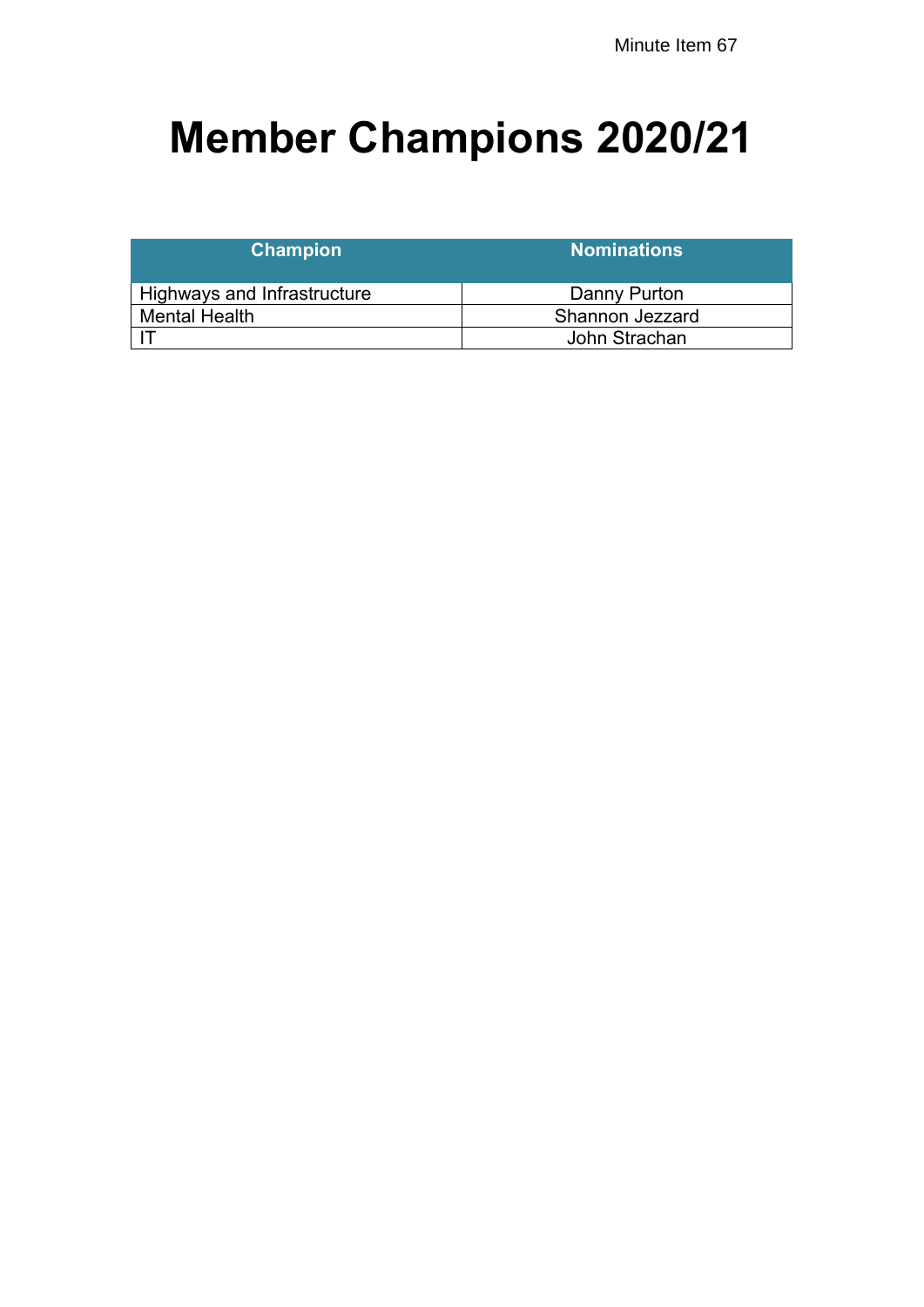## **Council Representatives on Outside Bodies 2020/21**

| <b>Outside Body</b>                                                           | <b>Appointments</b>                                                                                  |
|-------------------------------------------------------------------------------|------------------------------------------------------------------------------------------------------|
| <b>Active Harlow Partnership</b>                                              | Eugenie Harvey                                                                                       |
| Age Concern                                                                   | <b>Bob Davis</b>                                                                                     |
| <b>Citizens Advice Bureau</b>                                                 | John Strachan                                                                                        |
| <b>District Councils' Network</b>                                             | Mark Ingall                                                                                          |
| East of England Local Government Association                                  | Mark Ingall<br>Eugenie Harvey (substitute)                                                           |
| <b>Epping Forest Community Transport</b>                                      | Danny Purton                                                                                         |
| <b>Essex County Council's Essex Health Overview</b><br>and Scrutiny Committee | <b>Tony Edwards</b>                                                                                  |
| <b>Essex Police and Crime Panel</b>                                           | <b>Frances Mason</b><br>Mike Danvers (substitute)                                                    |
| <b>Fawbert &amp; Barnard Educational Foundation</b>                           | Sue Livings (12/11/20)<br>Eugenie Harvey (25/5/20)<br>Joel Charles (25/5/20)<br>Tom Newens (29/5/21) |
|                                                                               | (Three year terms of office)                                                                         |
| <b>Great Parndon Community Association Board</b>                              | Danny Purton                                                                                         |
| <b>Harlow Art Trust</b>                                                       | <b>Tony Edwards</b>                                                                                  |
| <b>Harlow Arts Council</b>                                                    | Jean Clark                                                                                           |
| Harlow Homelessness Prevention Partnership                                    | Maggie Hulcoop                                                                                       |
| <b>Harlow Occupational Health Service</b>                                     | <b>Frances Mason</b>                                                                                 |
| Harlow Recreation Trust Fund - Advisory Panel                                 | The Trust to advise when vacancies arise                                                             |
| Harlow-Stansted Gateway Transportation Board                                  | Danny Purton                                                                                         |
| <b>Local Government Association General</b><br>Assembly                       | Mark Ingall<br>Mike Danvers (substitute)                                                             |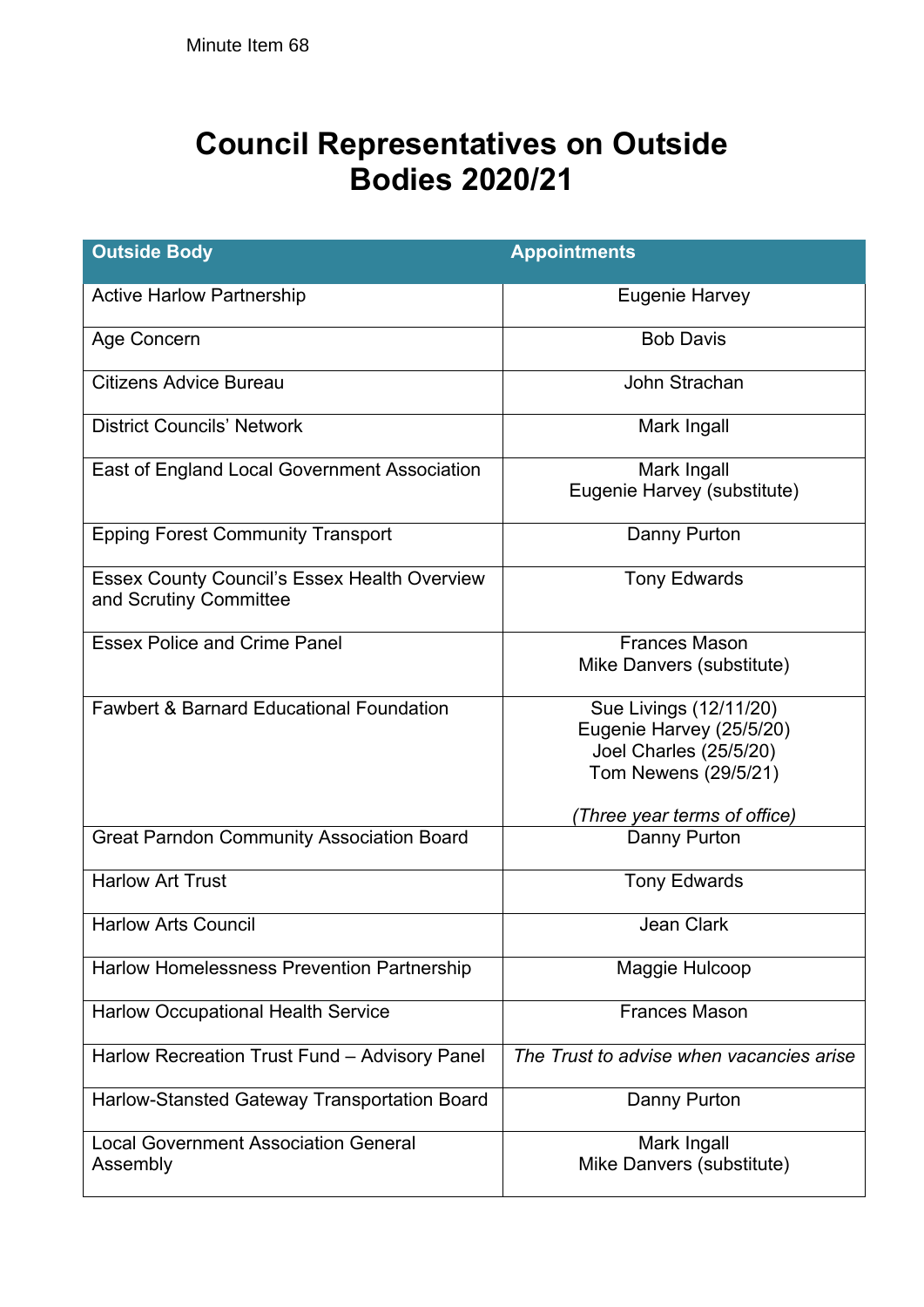| <b>Local Government Association District Council's</b>                | Mark Ingall                                                                                                                                                                                                        |
|-----------------------------------------------------------------------|--------------------------------------------------------------------------------------------------------------------------------------------------------------------------------------------------------------------|
| <b>Network Assembly</b>                                               | Eugenie Harvey (substitute)                                                                                                                                                                                        |
| <b>PATROL Adjudication Joint Committee</b>                            | <b>Mike Danvers</b>                                                                                                                                                                                                |
| <b>Playhouse Trust</b>                                                | <b>Stefan Mullard</b>                                                                                                                                                                                              |
| Safer Harlow Partnership                                              | <b>Lanie Shears</b><br><b>Frances Mason</b><br>John Strachan                                                                                                                                                       |
| <b>Shopmobility Management Committee</b>                              | Maggie Hulcoop                                                                                                                                                                                                     |
| St Johns Arts & Recreation Association                                | Sue Livings                                                                                                                                                                                                        |
| <b>Stansted Airport Community Trust Fund</b>                          | <b>Eugenie Harvey</b>                                                                                                                                                                                              |
| <b>Stansted Airport Consultative Committee</b>                        | Danny Purton<br>Tony Durcan (substitute)                                                                                                                                                                           |
| <b>Town Centre Partnership</b>                                        | <b>Tony Durcan</b><br>Tony Edwards (substitute)                                                                                                                                                                    |
| Veolia Partnership Board                                              | Danny Purton<br>Mike Danvers (substitute)                                                                                                                                                                          |
| Waste Member Partnership Board and<br><b>IAA Member Working Group</b> | Danny Purton<br>Mark Ingall                                                                                                                                                                                        |
| <b>Welfare Panel</b>                                                  | David Carter<br>Simon Carter<br><b>Nick Churchill</b><br>Nancy Watson<br><b>Bob Davis</b><br><b>Tony Edwards</b><br>Mark Ingall<br>Sue Livings<br><b>Frances Mason</b><br><b>Phil Waite</b><br><b>Lanie Shears</b> |
| Young Concern Trust                                                   | Mark Ingall                                                                                                                                                                                                        |